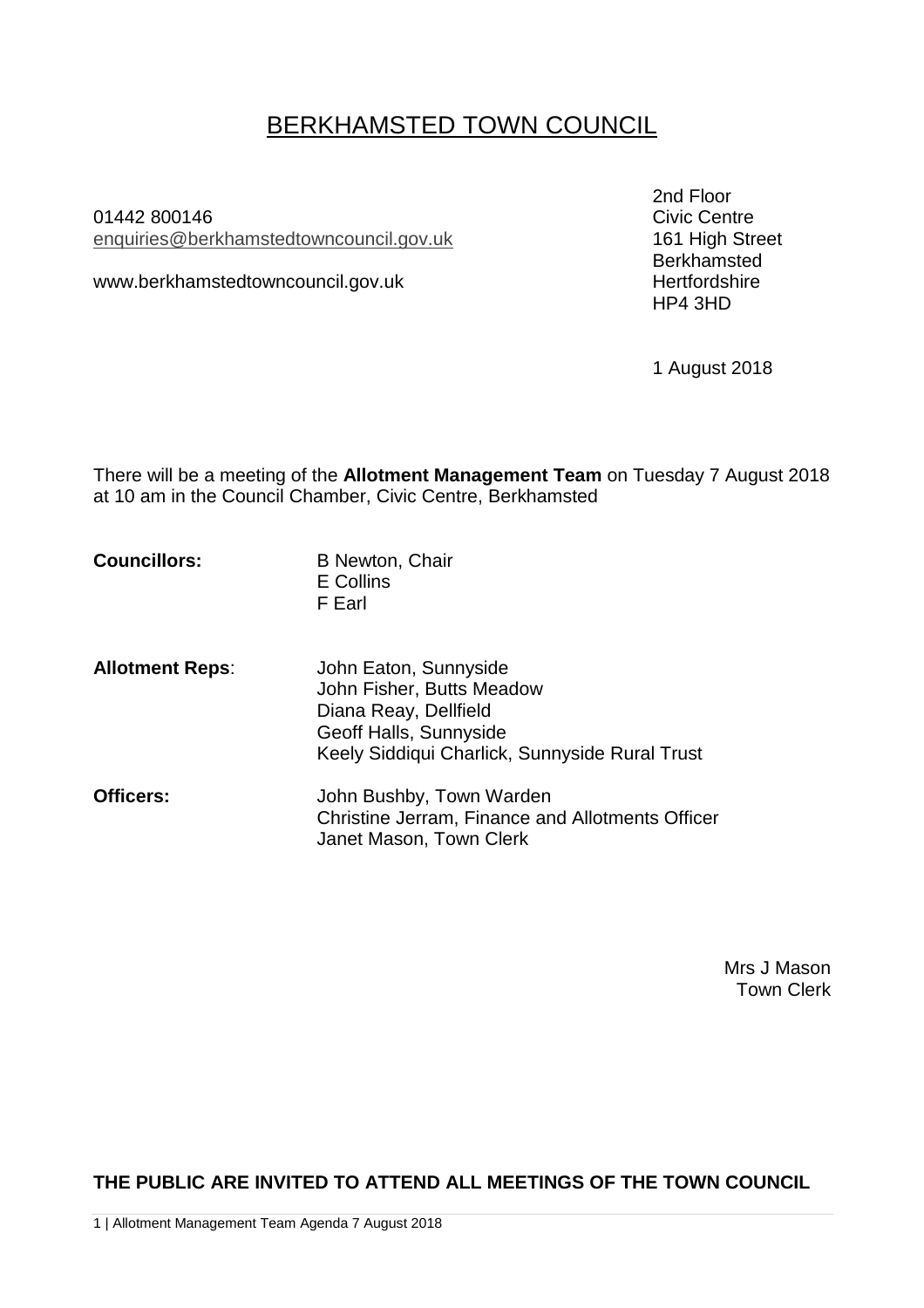## **AGENDA**

#### **OPENING MATTERS**

#### **AMT 22/18 Apologies for Absence**

To receive any **apologies for absence**.

### **AMT 23/18 Minutes of the previous Meeting**

- (i) To approve the minutes of the previous meeting held on 24 April 2018 (previously circulated)
- (ii) To review action arising from the previous meeting not covered on the agenda.

**AMT 24/18 Chairman's Communications**

None.

**AMT 25/18 Public Participation**

To invite any public participation

#### **FINANCE MATTERS**

- **AMT 26/18 Income and Expenditure Report**
	- (i) To consider the allotment income and expenditure at 30 June 2018 (attached).

#### **ALLOTMENT MATTERS**

(Colony system papers to be circulated at the meeting)

- **AMT 27/18** To consider, as appropriate, allotment and plot inspection reports and other current matters at:
	- (i) Dellfield (DR)
	- (ii) Sunnyside Old and Sunnyside New. Sunnyside open day is Sunday 12 August 2018. (JE)
	- (iii) Butts Meadow, including hedgehog project (JF)
	- (iv) To discuss recent allotment applications from Northchurch residents.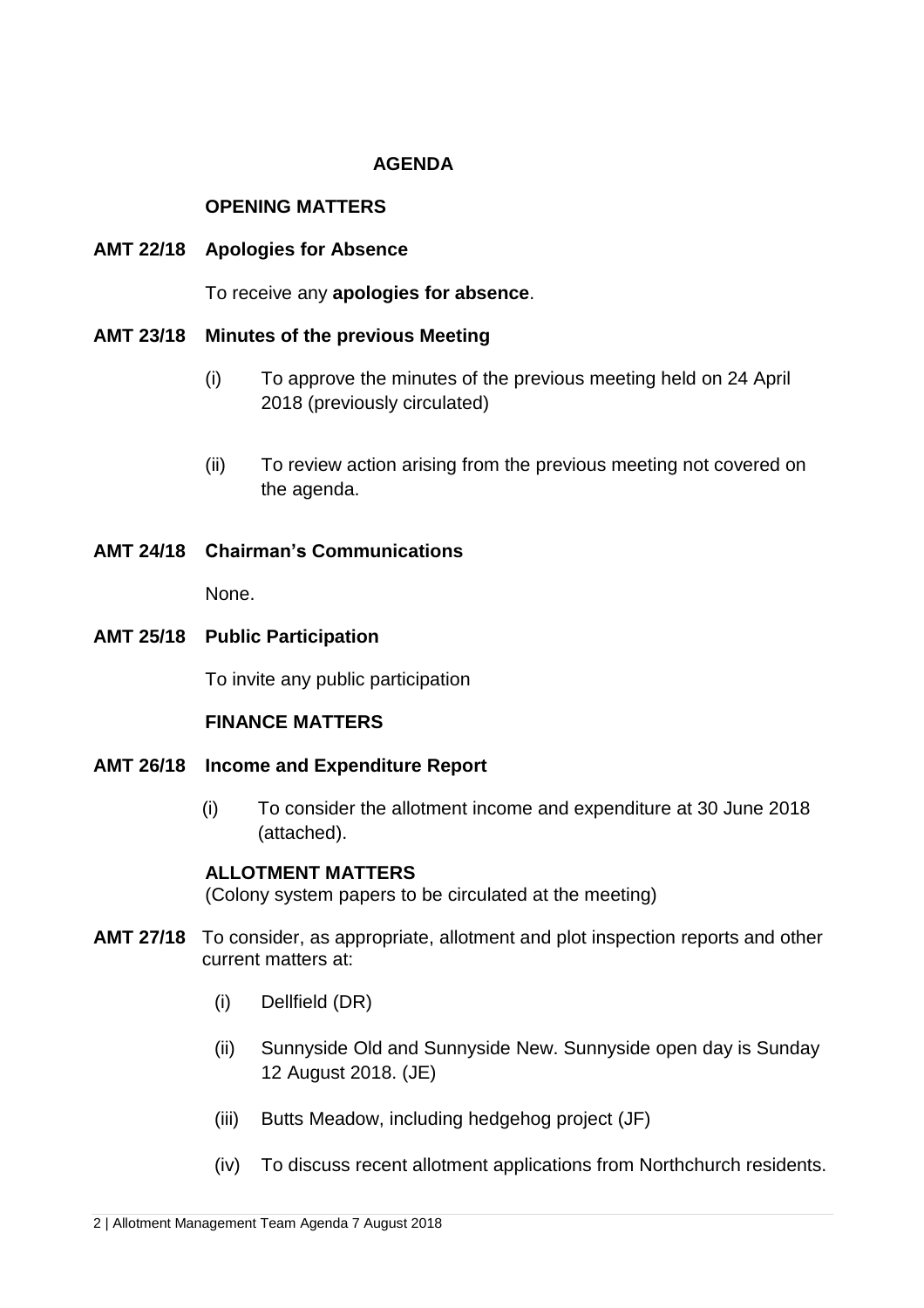### **AMT 28/18 Sunnyside Rural Trust**

- (i) Verbal update on activities as appropriate
- (ii) Possible improvements to the SRT gate and fencing at Sunnyside New as discussed to restrict access as discussed on 19 February and deferred from the 24 April meeting.

### **AMT 29/18 Allotment Rental and Other Charges**

To consider current charges and to make a recommendation for discussion and decision at the Full Council as to whether there should be any increase this autumn.

### **AMT 30/18 Water conservation/possible drought**

To discuss as necessary.

**AMT 31/18 Review of projects budgeted for in the current year** and in particular to consider whether the deer fencing should be installed round the whole site at SSN in view of recent deer activity.

#### **AMT 32/18 Plastic Free Berko Campaign**

To discuss the campaigns objectives in the context of action that could be taken at the Allotment Sites (see attached extract from T & E minutes 4 June 2018);

This item has been requested by JE and information is also being sought from DBC in advance of the meeting about the destination of plastic collected from premises in Berkhamsted.

### **AMT 33/18 Date of next meeting**

Tuesday 6 November 2018.

JEM 010818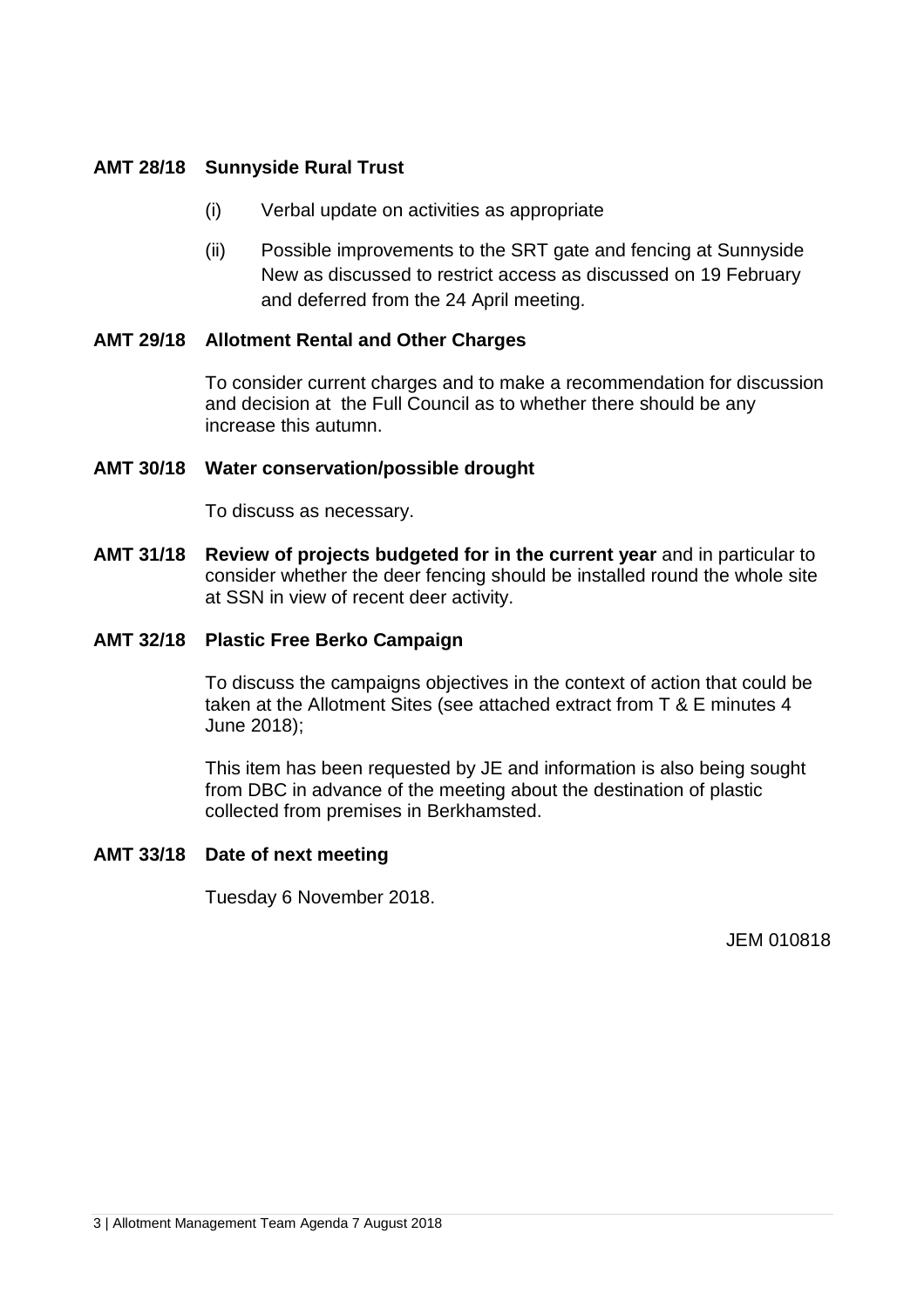#### Allotment Income and Expenditure FY 18/19  $30 - Jun-18$

|                                                     |                                               |             | <b>Budget</b><br>2018/19 |    | Actual<br>Exp at<br>30-Jun-18 |   | Predicted<br>Income & Income & Exp<br>at<br>30-Jun-18 | <b>Budget</b><br><b>Less YTD</b> | 2019/20<br>Approved<br><b>Budget</b> |                |
|-----------------------------------------------------|-----------------------------------------------|-------------|--------------------------|----|-------------------------------|---|-------------------------------------------------------|----------------------------------|--------------------------------------|----------------|
| <b>Budgeted Income</b>                              | Reference                                     |             |                          |    |                               |   |                                                       |                                  |                                      |                |
| 0600/05                                             | Allotment Land Rent                           | £           | 7,300                    | £  | 304                           | £ | 7,300                                                 |                                  | £                                    |                |
| 0603                                                | Allotment - Other Income                      | £           |                          | £  | a.                            | £ | $\overline{\phantom{a}}$                              |                                  | £                                    |                |
| 0610                                                | Allotment Water Rates Income                  | £           | 1,800                    | £  | 78                            | £ | 1,800                                                 |                                  | £                                    |                |
|                                                     |                                               | £           | 9,100                    | £  | 382 £                         |   | 9,100                                                 |                                  | £                                    |                |
| <b>Key Sales</b>                                    |                                               |             |                          |    |                               |   |                                                       |                                  |                                      |                |
| 0612-18                                             | Water & Gate Key Sales (Prev incl Deposits) £ |             | 120 £                    |    | 80                            | £ | 120                                                   |                                  | £                                    |                |
|                                                     |                                               | £           | 120                      | £  | 80                            | £ | 120                                                   |                                  | £                                    | $\blacksquare$ |
| <b>Grand Total Income</b>                           |                                               | £           | 9,220                    | £  | 462                           | £ | 9,220                                                 | £8,758 £                         |                                      |                |
| <b>Budgeted Expenditure</b>                         |                                               |             |                          |    |                               |   |                                                       |                                  |                                      |                |
| 7300                                                | Improvements                                  |             | 2,000                    |    | 250                           | £ | 2,000                                                 |                                  |                                      |                |
| 7303                                                | <b>Water Supply Charges</b>                   |             | 1,500                    |    |                               | £ | 1,500                                                 |                                  |                                      |                |
| 7304                                                | General Expenses                              |             | $\blacksquare$           |    |                               | £ |                                                       |                                  |                                      |                |
| 7306                                                | Annual Maintenance Costs                      |             | 2,250                    |    | 585                           | £ | 2,250                                                 |                                  |                                      |                |
| 7308                                                | Legal Fees                                    |             |                          |    |                               | £ |                                                       |                                  |                                      |                |
| 7309                                                | Allotment Software Support                    |             | 500                      |    | 235                           | £ | 500                                                   |                                  |                                      |                |
| New                                                 | Projects                                      |             | 7,630                    |    | $\blacksquare$                | £ | 7,630                                                 |                                  |                                      |                |
| <b>Key Refunds</b>                                  |                                               | £           | 13,880 £                 |    | 1,070                         | £ | 13,880                                                |                                  | £                                    |                |
| 7794/5                                              | Auth Trans - Allotment Tank key refunds       | $rac{f}{f}$ | 10                       | £  | $\overline{\phantom{a}}$      | £ | 10                                                    |                                  |                                      |                |
|                                                     |                                               |             | $10$ £                   |    | $\blacksquare$                | £ | 10                                                    |                                  | £                                    |                |
| <b>Grand Total Expenditure</b>                      |                                               | £           | 13,890                   | £  | 1,070                         | £ | 13,890                                                | £<br>12,820                      | £                                    |                |
| Total Income less expenditure                       |                                               |             |                          | (£ | 608)                          |   |                                                       |                                  |                                      |                |
| Estimate Reserves incl B/Fwd 17/18 as at above date |                                               |             |                          | £  | 14,404                        |   |                                                       |                                  |                                      |                |

#### **TE 58/18 Plastic-Free Berko**

(i) Presentation of a petition by the Plastic-Free Berko group.

The four members of the public present were from the organisation called Plastic-Free Berko. Philippa Jones explained that similar groups were setting up all over the UK with the aim of being plastic free by 2020. She hoped that the Town Council would support the following objectives:

 $\sim$ 

- eliminating all single-use plastic from premises, meetings and events (in this respect the group was pleased to note that the Town Council no longer used plastic cups at meetings);
- using only re-usable coffee cups when possible and compostable cups otherwise;